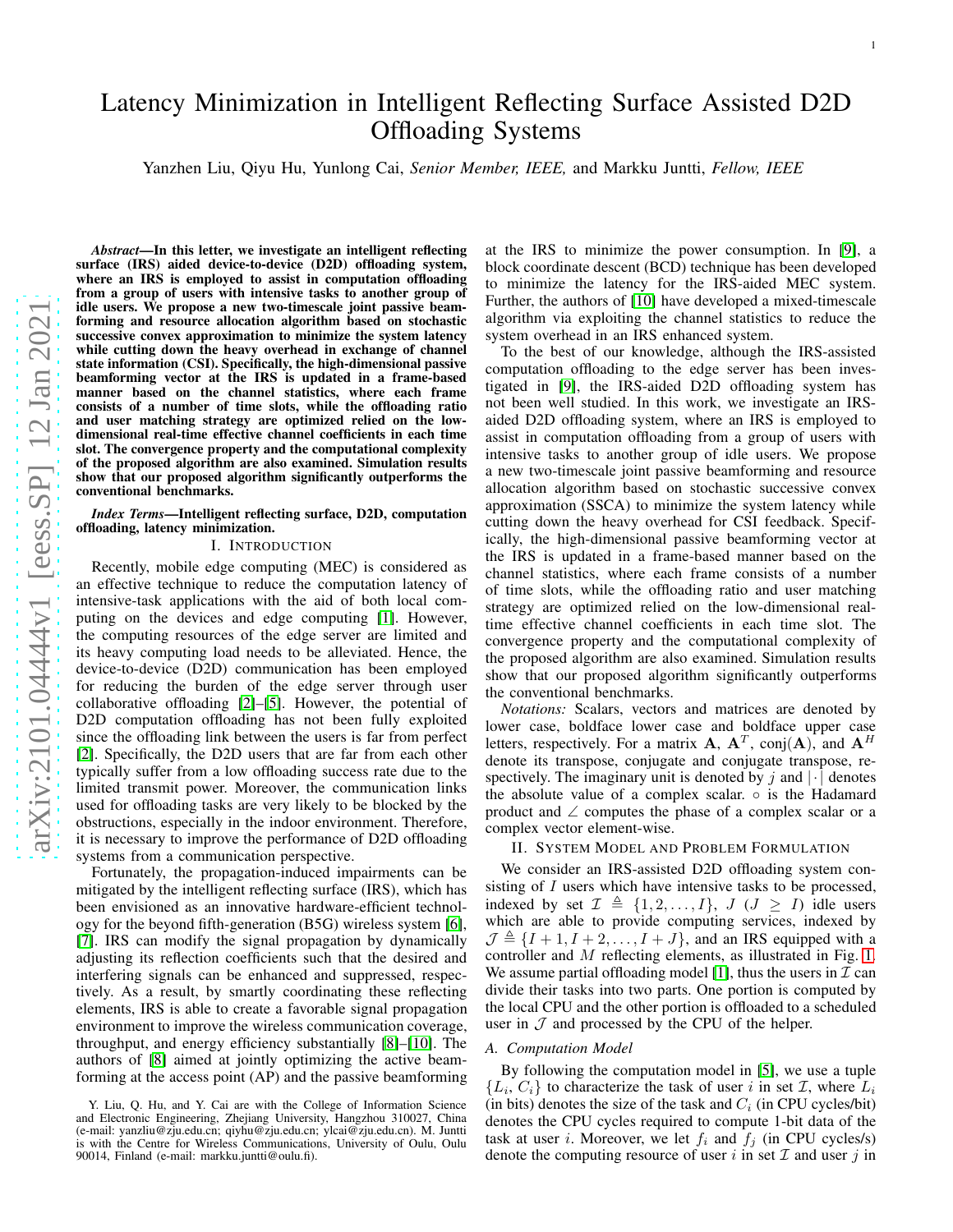<span id="page-1-0"></span>

Fig. 1: IRS-aided D2D offloading system.

set  $J$ , respectively. As mentioned above, we adopt the partial offloading strategy, i.e., user i in set  $\mathcal I$  offloads  $\rho_{i,j}L_i$  bits to a matched D2D user j in set J, where  $0 \le \rho_{i,j} \le 1$  denotes the offloading ratio, and the remaining  $(1 - \rho_{i,j})L_i$  bits are computed locally. Hence, the delay of the local computing can be expressed as

$$
T_{i,j}^{L} = \frac{(1 - \rho_{i,j})C_i L_i}{f_i}.
$$
 (1)

By neglecting the feedback delay for the length of computation results is generally short [\[3\]](#page-4-8), [\[5\]](#page-4-2), the D2D offloading delay can be expressed as the summation of the transmission delay and computation delay:

$$
T_{i,j}^D = \frac{\rho_{i,j} L_i}{r_{i,j}} + \frac{\rho_{i,j} C_i L_i}{f_j},
$$
 (2)

where  $r_{i,j}$  is the communication rate between user i and user j. Then, we express the total delay for the task processing of user  $i$  as

<span id="page-1-5"></span>
$$
T_{i,j} = \max\{T_{i,j}^L, T_{i,j}^D\}.
$$
 (3)

Without loss of generality, we assume that the users in  $\mathcal I$ only can offload tasks to one user in set  $\mathcal I$  as in [\[5\]](#page-4-2). Moreover, we define a binary decision variable  $u_{i,j}$  to indicate the status of the D2D link established between the two groups of users, i.e.,  $u_{i,j} = 1$  when user i establishes a D2D link with user j and  $u_{i,j} = 0$  otherwise.

## *B. Communication Model*

We adopt the orthogonal frequency-division multiple access (OFDMA) and each D2D link is allocated with one subchannel. For the sake of exposition, we assume that the users are all equipped with a single antenna. For a given D2D pair of user  $i \in \mathcal{I}$  and user  $j \in \mathcal{J}$ , we let  $h_{i,j} \in \mathbb{C}$  denote the channel coefficient between user i and user j,  $g_i \in \mathbb{C}^{M \times 1}$ denote the channel vector between user  $i$  and the IRS, and  $g_j \in \mathbb{C}^{M \times 1}$  denote the channel vector between user j and the IRS. Let  $s_i \sim \mathcal{CN}(0, 1)$  denote the transmit symbol of user i. Then, the received signal at user  $j$  is given as

$$
y_j = \sqrt{p_i}(h_{i,j} + \boldsymbol{g}_j^H \boldsymbol{\Phi} \boldsymbol{g}_i) s_i + n_j,
$$
 (4)

where  $p_i$  denotes the transmit power of user i and  $n_j \sim$  $\mathcal{CN}(0, \sigma_j^2)$  denotes the additive white Gaussian noise with zero mean and variance  $\sigma_j^2$ .  $\Phi \in \mathbb{C}^{M \times M}$  denotes the passive beamforming matrix at the IRS, which is a diagonal matrix due to no signal processing over its passive reflecting elements. We define the passive beamforming vector  $\phi \in \mathbb{C}^{M \times 1} \triangleq \text{diag}\{\Phi\}.$ Then, we obtain the maximum achievable transmission rate between user  $i$  and user  $j$  as

$$
r_{i,j} = B \log(1 + \frac{p_i |h_{i,j} + g_{i,j}^H \phi|^2}{\sigma_j^2}),
$$
 (5)

<span id="page-1-1"></span>

Fig. 2: An illustration of two-timescale frame structure.

where  $B$  is the bandwidth of the sub-channel allocated to each D2D link and  $g_{i,j} \triangleq \text{conj}(g_i) \circ g_j$ .

#### *C. Timescale Model*

The joint optimization of the IRS passive beamforming and task allocation for each CSI realization is not practical for implementation, since it entails a huge amount of overhead in exchange of high dimensional real-time CSI. To address this issue, we investigate a two-timescale scheme that considers both the CSI statistics and low-dimensional effective instantaneous CSI. As illustrated in Fig. [2,](#page-1-1) we focus on a sufficiently large time block, during which the channel statistics are supposed to be constant. It consists of  $T_f$  frames, each of which is further divided into  $T_s$  time slots, and we assume that the CSI remains invariant within each time slot. Based on this assumption, we define the following concepts of timescales:

- Long-timescale: The channel statistics (distribution) are assumed constant over each time block consisting of  $T_f$ frames.
- Short-timescale: The channel gains are assumed invariant during each time slot.

In each frame, the devices obtain a CSI sample  $(g_{i,j}, h_{i,j})$ . Then, in each time slot, they can acquire the real-time effective channel coefficient  $\tilde{h}_{i,j} \triangleq h_{i,j} + \tilde{g}_{i,j}^H \phi$ . The long-term IRS passive beamforming vector is updated at the end of each frame based on a CSI sample and the short-term offloading ratio and user matching strategy are optimized in each time slot by using the low-dimensional effective CSI.

#### *D. Problem Formulation*

We formulate the latency minimization problem as

$$
(\mathcal{P}) \min_{\substack{u_{i,j}, \phi \\ 0 \le \rho_{i,j} \le 1}} \sum_{i=1}^{I} \sum_{j=I+1}^{I+J} \mathbb{E}_{\mathbf{H}} \{ u_{i,j} w_i T_{i,j} \}
$$
(6a)

s.t. 
$$
u_{i,j} \in \{0, 1\}, \forall i, j,
$$
 (6b)

<span id="page-1-2"></span>
$$
\sum_{i=1}^{I} u_{i,j} \le 1, \forall j, \quad \sum_{j=I+1}^{I+J} u_{i,j} \le 1, \forall i, \quad (6c)
$$

<span id="page-1-4"></span><span id="page-1-3"></span>
$$
|\phi(m)| = 1, \forall m,\tag{6d}
$$

where the fixed weight  $w_i$  is used to represent the priority of the tasks and  $\mathbf{H} \triangleq \{(\mathbf{g}_{i,j}, h_{i,j}), \forall i, j\}$  denotes the channel set. Constraints [\(6b\)](#page-1-2) and [\(6c\)](#page-1-3) guarantee that each user establishes only one D2D link, and constraint [\(6d\)](#page-1-4) denotes the unit modulus constraint on the elements of the IRS passive beamforming vector.

#### III. PROPOSED TWO-TIMESCALE ALGORITHM

As we can see,  $P$  is a mixed integer non-linear problem (MINLP) with non-convex stochastic objective function and unit modulus constraints, which is very challenging to solve. In this section, we develop an efficient online SSCA based algorithm to tackle this problem.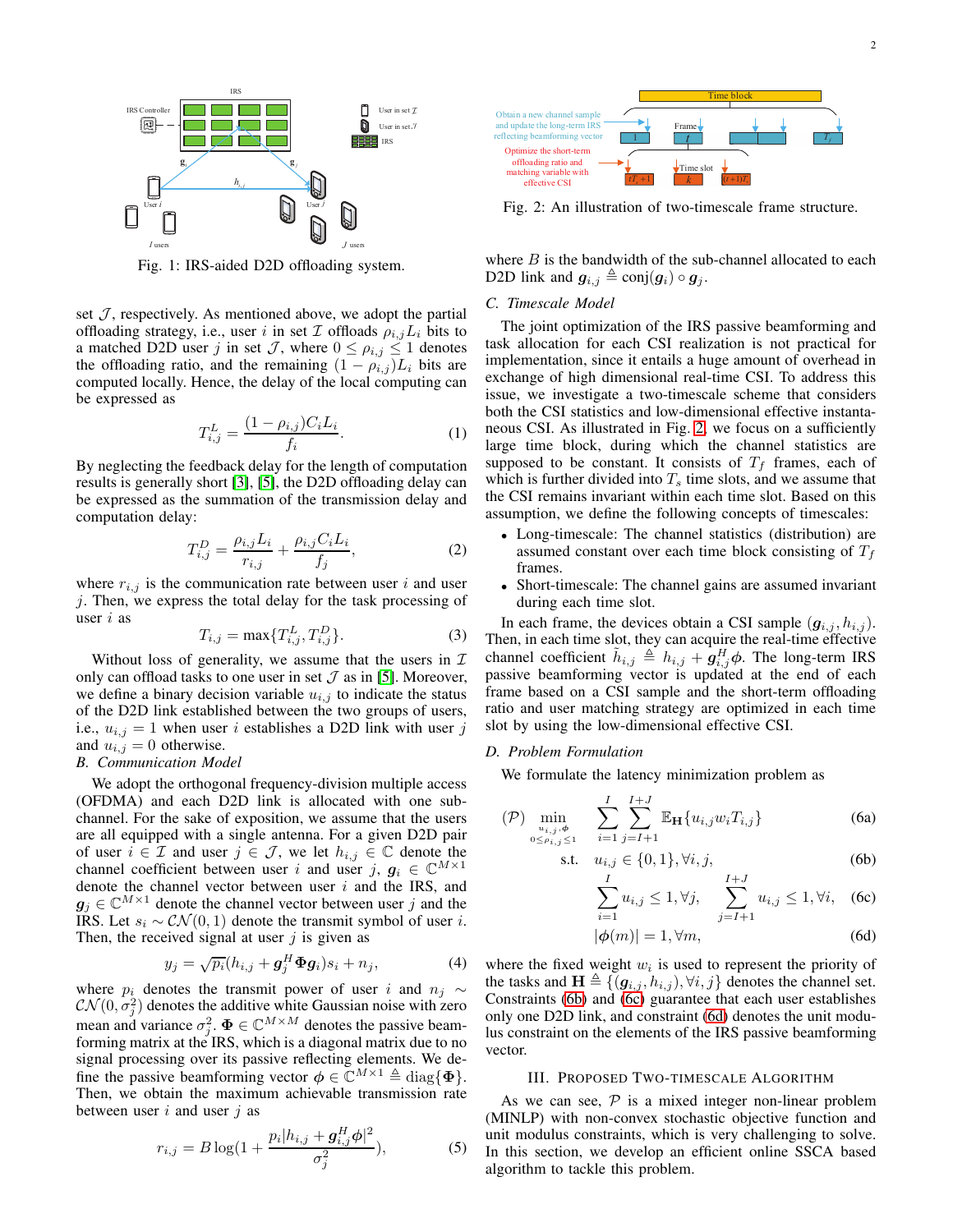# *A. Short-term Offloading Ratio and User Matching Strategy*

With fixed long-term IRS passive beamforming vector  $\phi^t$ in frame  $t$ , for given real-time effective channel coefficients  $\{\tilde{h}_{i,j}^k, \forall i, j\}$  in time slot k, the short-term optimization problem of the offloading ratio and user matching strategy design yields

$$
\text{(P1)} \min_{\substack{u_{i,j},\\0 \le \rho_{i,j} \le 1}} \sum_{i=1}^{I} \sum_{j=I+1}^{I+J} u_{i,j} w_i T_{i,j} \tag{7a}
$$

s.t. 
$$
(6b), (6c)
$$
. (7b)

Note that  $\rho_{i,j}$  is not coupled with  $u_{i,j}$  in the constraints. Hence we can first optimize the offloading ratio to minimize  $T_{i,j}$ , which provides the following  $I \times J$  parallel subproblems

$$
\min_{0 \le \rho_{i,j} \le 1} \quad \max\{T_{i,j}^L, T_{i,j}^D\} \ \forall i, j.
$$
 (8)

Since both  $T_{i,j}^L$  and  $T_{i,j}^D$  are linear functions of  $\rho_{i,j}$ , it is readily seen that the optimal  $\rho_{i,j}^*$  should satisfy  $T_{i,j}^L = T_{i,j}^D$ , and we obtain

<span id="page-2-0"></span>
$$
\rho_{i,j}^* = \frac{C_i f_j r_{i,j}}{C_i (f_i + f_j) r_{i,j} + f_i f_j}.
$$
\n(9)

By substituting [\(9\)](#page-2-0) into [\(3\)](#page-1-5), we obtain

<span id="page-2-1"></span>
$$
T_{i,j}^* = \frac{C_i L_i}{f_i + f_j} + \frac{C_i L_i f_j^2}{f_i f_j (f_i + f_j) + C_i r_{i,j} (f_i + f_j)^2}.
$$
 (10)

Then, based on [\(10\)](#page-2-1), problem  $P1$  with respect to  $u_{i,j}$  can be viewed as a bipartite graph maximum matching problem with weight  $-w_i T_{i,j}^*$  between any given pair of user i and j. The optimal solution  $u_{i,j}^*$  can be efficiently obtained via the celebrated Kuhn-Munkres (KM) algorithm with computational complexity of  $\mathcal{O}(I^2J)$  [\[11\]](#page-4-9).

# *B. Long-term Passive Beamforming Design*

The long-term optimization problem of the passive beamforming vector  $\phi$  is given by

<span id="page-2-2"></span>
$$
(\mathcal{P}2) \min_{\boldsymbol{\theta}} f(\boldsymbol{\theta}, \boldsymbol{x}^{\star}) = \mathbb{E}_{\mathbf{H}}\{g(\boldsymbol{\theta}, \boldsymbol{x}^{\star})\} \tag{11}
$$

where  $\theta \triangleq \angle \phi$ ,  $x^* \triangleq [\rho_{i,j}^*, u_{i,j}^*]$  denoting the collection of the optimal short-term variables and

$$
g(\boldsymbol{\theta}, \boldsymbol{x}^{\star}) \triangleq \sum_{i=1}^{I} w_i T_{i, \pi_i}^{\star}(\boldsymbol{\theta}), \qquad (12)
$$

where we define  $\pi_i \triangleq \sum_{j=I+1}^{I+J} u_{i,j}^* j$  for denoting the user in  $J$  which is matched with user i.

Based on the SSCA optimization framework [\[12\]](#page-4-10), we seek to approximate the original objective function [\(11\)](#page-2-2) by using a quadratic surrogate function. Specifically, at the end of each frame t, the channel samples  $\{(\boldsymbol{g}_{i,\pi_i}^t, h_{i,\pi_i}^t), \forall i\}$  are obtained and the surrogate objective function is updated based on the CSI samples and the short-term variables  $x^*$  in time slot ( $t +$  $1)T_s$  as

<span id="page-2-5"></span>
$$
\bar{f}^t(\boldsymbol{\theta}) = (\mathbf{f}^t)^T (\boldsymbol{\theta} - \boldsymbol{\theta}^t) + \varpi ||\boldsymbol{\theta} - \boldsymbol{\theta}^t||^2, \qquad (13)
$$

where  $\theta^t$  is the current value of  $\theta$ ,  $\varpi > 0$  is a constant, and  $f^t$ denotes the approximation of the partial derivatives  $\frac{\partial f}{\partial \theta}$ , which is updated based on the following expression

<span id="page-2-6"></span><span id="page-2-3"></span>
$$
\mathbf{f}^t = (1 - \varrho^t) \mathbf{f}^{t-1} + \varrho^t \frac{\partial g}{\partial \boldsymbol{\theta}}|_{(\boldsymbol{\theta}^t, \boldsymbol{x}^*)},\tag{14}
$$

where  $\{\varrho^t\}$  is a sequence to be properly chosen and the expression of  $\frac{\partial g}{\partial \theta}$  is given by [\(15\)](#page-2-3).

Subsequently, we aim to solve the approximated problem at time frame  $t$ , which is given by

$$
\min_{\boldsymbol{\theta}} \quad \bar{f}^t(\boldsymbol{\theta}). \tag{16}
$$

This is a convex quadratic problem and the solution can be readily derived as

<span id="page-2-7"></span>
$$
\bar{\theta}^t = \theta^t - \frac{\mathbf{f}^t}{2\varpi}.\tag{17}
$$

Then, the long-term variable is updated as

<span id="page-2-8"></span>
$$
\boldsymbol{\theta}^{t+1} = (1 - \gamma^t)\boldsymbol{\theta}^t + \gamma^t \bar{\boldsymbol{\theta}}^t,\tag{18}
$$

where similarly  $\{\gamma^t\}$  denotes a sequence of parameters and the convergence can be guaranteed if we choose  $\varrho^t$  and  $\gamma^t$  by following the conditions  $\lim_{t\to\infty} \varrho^t = 0$ ,  $\sum_t \varrho^t =$  $\int_{0}^{\infty}\exp\left(\frac{1}{2}t\right)^2 \, < \, \infty, \lim_{t\to\infty}\gamma^t = 0, \sum_{t}\gamma^t = \, \infty, \sum_{t} \left(\gamma^t\right)^2 \, < \, \infty$  $\infty$  and  $\lim_{t\to\infty} \frac{\gamma^t}{e^t} = 0$ . The convergence proof is given in Appendix A.

The overall two-timescale algorithm is summarized in Algorithm  $1<sup>1</sup>$  $1<sup>1</sup>$  and the computational complexity is given by  $\mathcal{O}(I^2 J + \frac{1}{T_s} IM)$ . In practice, this algorithm can be implemented on a user in set  $J$ , which is referred to as master user. Specifically, for each time slot, each user  $j$  in set  $\mathcal J$  estimates the effective channel coefficients  $\{\tilde{h}_{i,j}, \forall i\}$  and feeds them to the master user which performs the proposed algorithm to obtain the short-timescale variables, i.e., the offloading ratios and user matching variables. The offloading ratios are fed back to the users in set  $I$  through signaling channels, and the matched users in set  $J$  are notified to provide services. At the end of each frame, the full channel samples  $\{(\boldsymbol{g}_{i,\pi_i}, h_{i,\pi_i}), \forall i\}$ are estimated at these scheduled users in set  $J$  using the IRS related channel estimation algorithms [\[13\]](#page-4-11), [\[14\]](#page-4-12) and then sent to the master user. Finally, the long-timescale IRS passive beamforming vector is updated based on the proposed algorithm. As a result, we can obtain that the required CSI overhead of the proposed two-timescale algorithm in a frame is  $T_sIJ + IM$ , while that of the single-timescale algorithm is  $T_s(IJ + IM)$ , which is significantly reduced.

#### IV. SIMULATION RESULTS

In this section, we present simulation results to verify the effectiveness of our proposed two-timescale algorithm. A top view of the simulation setup is given in Fig. [3.](#page-3-0) The users in  $\mathcal I$ and  $\mathcal J$  are randomly located in two circles with radius of  $R_1 =$ 10 m and  $R_2 = 10$  m, respectively. The coordinates of the

<span id="page-2-4"></span><sup>1</sup>It is worth noting that the proposed algorithm also applies to the situation of  $I > J$  by adding  $I - J$  blank users with  $f_j = 0$  to set  $J$ .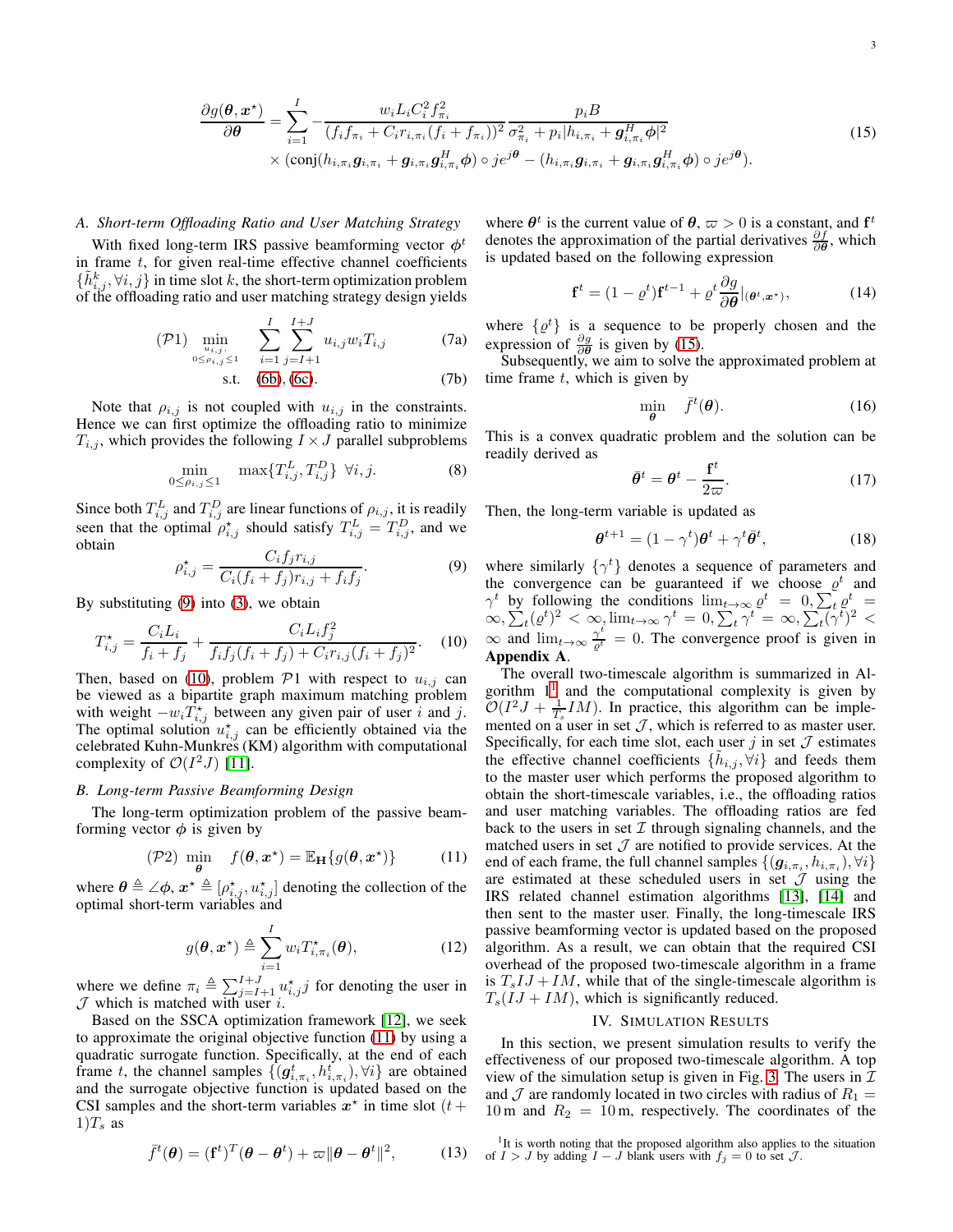<span id="page-3-0"></span>

Fig. 3: Simulation setup.



Fig. 4: Convergence performance of Algorithm 1.



Fig. 5: CSI overhead versus the number of reflecting elements.

#### Algorithm 1 Proposed two-timescale algorithm

- 1: Initialize the long-term variable  $\theta^0$ . Set  $f^{-1} = 0$ ,  $f^{-1} = 0$ ,  $t = 0$ , and  $k = 0$ . Choose proper sequences  $\{\varrho^t\}$ ,  $\{\gamma^t\}$  and set a proper value for  $\varpi$ .
- 2: repeat
- 3: Obtain the effective CSI  $\{\tilde{h}_{i,j}^k, \forall i, j\}$  for time slot k.
- 4: Compute  $\rho_{i,j}^*$ ,  $\forall i, j$  and  $\overline{T_{i,j}^{*}}$ ,  $\forall i, j$  based on [\(9\)](#page-2-0) and [\(10\)](#page-2-1), respectively. Obtain the optimal matching variable  $u_{i,j}^{\star}$  via the KM algorithm.
- 5: Update  $k = k + 1$ .
- 6: **until** the frame ends, i.e.,  $k = (t + 1)T_s$ .
- 7: Obtain the CSI samples  $\{(\mathbf{g}_{i,\pi_i}^t,h_{i,\pi_i}^t),\forall i\}$ . Compute the surrogate function [\(13\)](#page-2-5) based on [\(14\)](#page-2-6).
- 8: Obtain the optimal solution via [\(17\)](#page-2-7) and update  $\theta^t$  based on [\(18\)](#page-2-8).
- 9: Update  $t = t + 1$  and return to step 2.

centers for these two circles are  $(-5 \text{ m}, 0 \text{ m})$  and  $(5 \text{ m}, 0 \text{ m})$ , respectively, and the IRS is located at  $(0 \text{ m}, y_I = 0 \text{ m})$ . The heights of the users are all set to 1 m and the height of the IRS is 3 m. Unless otherwise specified, we consider  $I = 8$ ,  $J = 10, M = 40, T_s = 100, T_f = 300, w_i = 1, \forall i, f_i =$  $1 \times 10^9$  CPU cycles/s,  $\forall i, p_i = 24$  dBm,  $\forall i, C_i = 12$  CPU cycles/bit,  $\forall i$ ,  $B = 2$  MHz, and the noise spectral density as −174 dBm/Hz. Furthermore, the length of the computation tasks  $L_i$  is uniformly distributed from 1 Mbits to 5 Mbits and the computation resource of user  $j$  follows the uniform distribution within  $f_j \in [0.5 \times 10^9, 2.5 \times 10^9]$  CPU cycles/s. We adopt the Rician channel with a Rician factor  $\beta = 3$  dB [\[10\]](#page-4-6) and the path loss is modeled as  $P_{LS} = C_0 \left( \frac{d_{link}}{D_0} \right)^{-\alpha}$ , where  $C_0$  is the path loss at the reference distance  $D_0 = 1$  m and is set to  $C_0 = -30$  dB,  $d_{link}$  is the link distance, and  $\alpha$  is the path loss exponent where we set it for the link between the users as  $\alpha_{uu} = 3.2$  and the link between the user and IRS as  $\alpha_{uI} = 2.2$  [\[9\]](#page-4-7), respectively.

The performance of the proposed two-timescale algorithm is compared with that of other benchmark approaches. Specifically, we consider the following algorithms:

- Proposed TTS: We employ Algorithm 1 for designing the offloading ratio, the matching strategy, and the IRS passive beamforming vector.
- STS: We employ a single-timescale scheme which optimizes the offloading ratio and the matching strategy, as well as the passive beamforming vector at the IRS, based on the real-time high-dimensional full CSI in each time slot.
- Max-to-max TTS: We employ a heuristic user matching

scheme which repeatedly matches the user in set  $\mathcal I$  that has the maximum task size  $L_i^{max}$  to the user in set  $\mathcal J$  that has the strongest computation capacity  $f_j^{max}$  and removes the matched users from sets  $\mathcal I$  and  $\mathcal J$ . The offloading ratio and the passive beamforming vector are optimized based on the corresponding steps in Algorithm 1.

- Random IRS: We employ a scheme where the reflection coefficients of the IRS are randomly generated. Then, the offloading ratio is designed based on [\(9\)](#page-2-0) and the matching strategy is optimized based on the KM algorithm.
- No IRS: We do not employ the IRS in the system. The offloading ratio and the matching strategy are designed based on the random IRS method.

Fig. [4](#page-3-0) shows the convergence performance of Algorithm 1. As we can see, the average system delay converges quickly within 50 iterations. Fig. [5](#page-3-0) compares the STS scheme and the proposed TTS scheme in terms of required CSI overhead in a frame, where we assume that the number of quantization bits for each element of the CSI vector equals 8. We can conclude that our proposed TTS algorithm can significantly reduce the CSI overhead compared to the STS scheme. Hence the proposed algorithm is much more suitable for practical design.

Fig. [6](#page-4-13) shows the weighted sum system delay of different schemes versus the number of reflecting elements of the IRS. As we can see, the proposed TTS algorithm significantly outperforms the schemes of no IRS, random IRS, and maxto-max TTS. In addition, we observe a small gap between our proposed TTS design and the STS scheme, especially when the number of reflecting elements is small. This is because the line-of-sight (LOS) component dominates the IRS related links, thus rendering valid designs based on the channel statistics. Fig. [7](#page-4-13) presents the system delay of different algorithms when the location of the IRS is moving along the  $y$  axis. It is readily seen that when the IRS is far away from the users, the delay of our proposed algorithm approaches that of no IRS. When the IRS is located at the central location, the best latency performance is achieved.

Fig. [8](#page-4-13) indicates the latency performance of various schemes versus the number of available users J. We can see that our proposed TTS algorithm achieves very close performance compared to the STS scheme and outperforms the others. We also observe that the gap between the proposed TTS scheme and max-to-max TTS scheme increases with the number of idle users. This is because the heuristic max-to-max matching strategy cannot find the globally optimal solution. Hence it